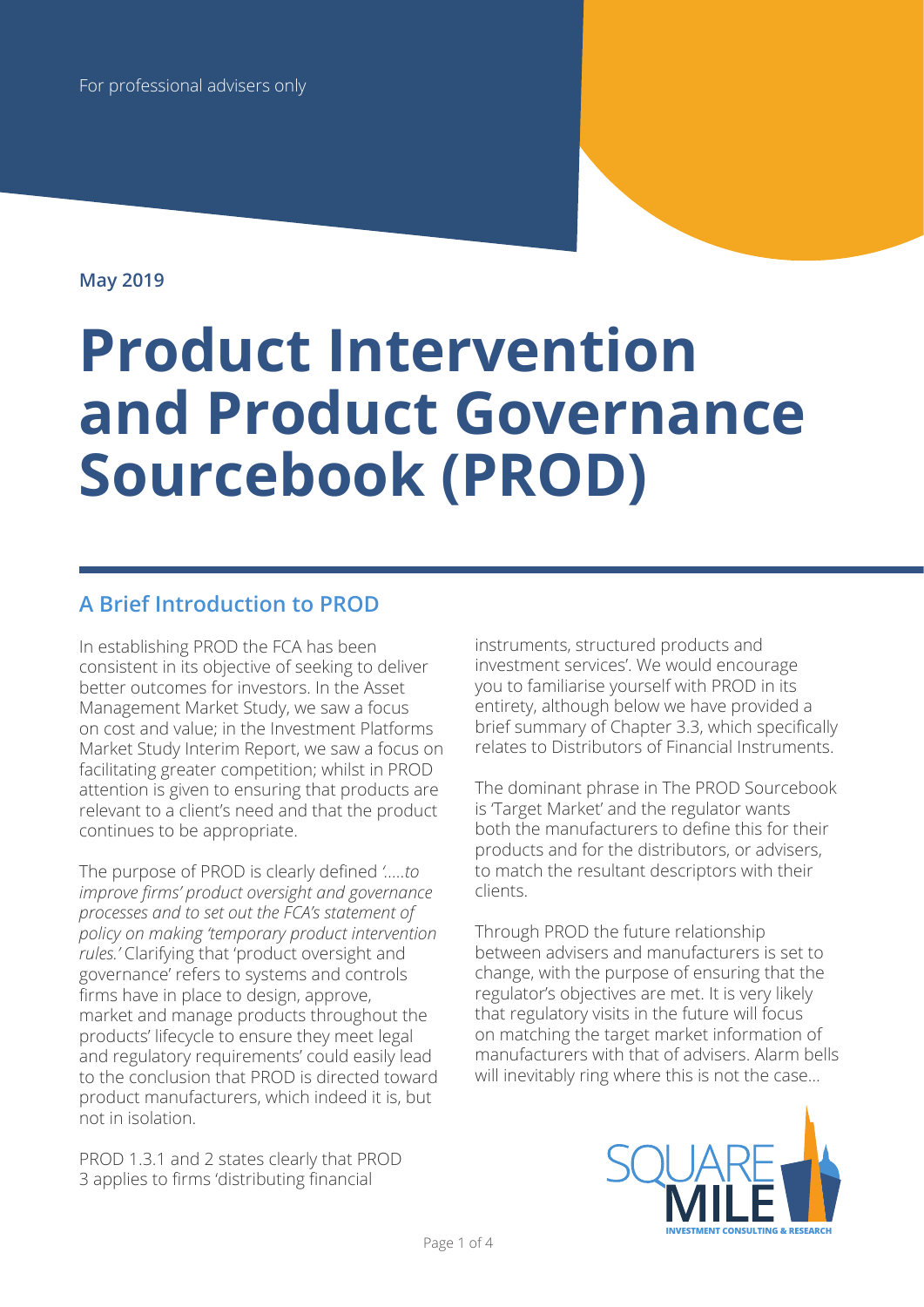## Key points to note for Distributors (Advisers)

- Advisers are required to obtain the necessary information from the manufacturers of financial instruments to have the required knowledge to determine the appropriateness of an instrument for each client.
- Advisers, based on the information received from Manufacturers and their own understanding of their clients, must determine a Target Market for each product.
- Distribution strategies should be consistent with the identified target market.
- The financial strength of manufacturers and their ability to deal with complaints is a factor that needs to be considered.
- The advisers' management function needs have control over the distribution process, with oversight from Compliance.
- Employees involved in the distribution of financial instruments must have the necessary understanding and knowledge to understand the instruments they are promoting.
- On-going reviews must be conducted to determine whether instruments and distribution strategies remain relevant to clients.
- The sharing of information with manufacturers will be required.
- Procedures to manage any Conflicts of Interests are required.

# **Summary of PROD 3.3**

Chapter 3: Product governance: MIFID

Chapter 3 of PROD consists of three sections. The first (3.1) a general introduction; the second (3.2) is focused on product manufacturers; and the third (3.3) on the distribution of products and investment services. Below we have provided a brief summary of 3.3.

# 3.3.1 – 3.3.2 General

- As a distributor (adviser) you must understand the instruments that you advise your clients to invest in. This is no different to the requirements for due diligence as set out in TR16/1 but the key here is to demonstrate and document that due diligence and understanding.
- You must assess the compatibility of the financial instrument with the needs of each

of your clients. This is no different to the requirements of the 2011 FSA paper on suitability. However the emphasis is on the 'outcome' matching the client need and it will not be acceptable to simply match a product to a client's Attitude To Risk and Capacity For Loss. Once again, documentation is key. This is likely to include an articulation of the discussions that have been held with clients in the suitability letter.

- You must match the manufacturers' target market statements to the needs of each of your clients. This may well be simpler than the regulator originally intended as many Asset Managers have chosen to describe their target markets as 'Retail Investors.'
- There is also a stipulated requirement to understand (and therefore document to evidence that understanding) the financial strength of the manufacturer and how effectively they will deal with queries or complaints.
- Be prepared to meet requests from the regulator for this documentation.

#### 3.3.3 – 3.3.4 Obtaining information from manufacturers

- Advisers must obtain (and therefore document) information from the manufacturers to ensure that distribution is in line with the needs, characteristics and objectives of their clients.
- Advisers should not advise on any product that they do not understand sufficiently.
- Be prepared to answer questions from the regulator that will demonstrate this knowledge.
- This applies not just at an investment committee level but for all staff who are advising clients.

## 3.3.5 – 3.3.8 Non MIFID financial instruments

Sections apply to the additional requirements on advisers where the financial instruments are not subject to MIFID product governance requirements.

#### 3.3.9 – 3.3.19 Target market and distribution strategy

• Advisers must establish what the appropriate target market is for a product. The guidance goes on to say that this should be matched to the manufacturer's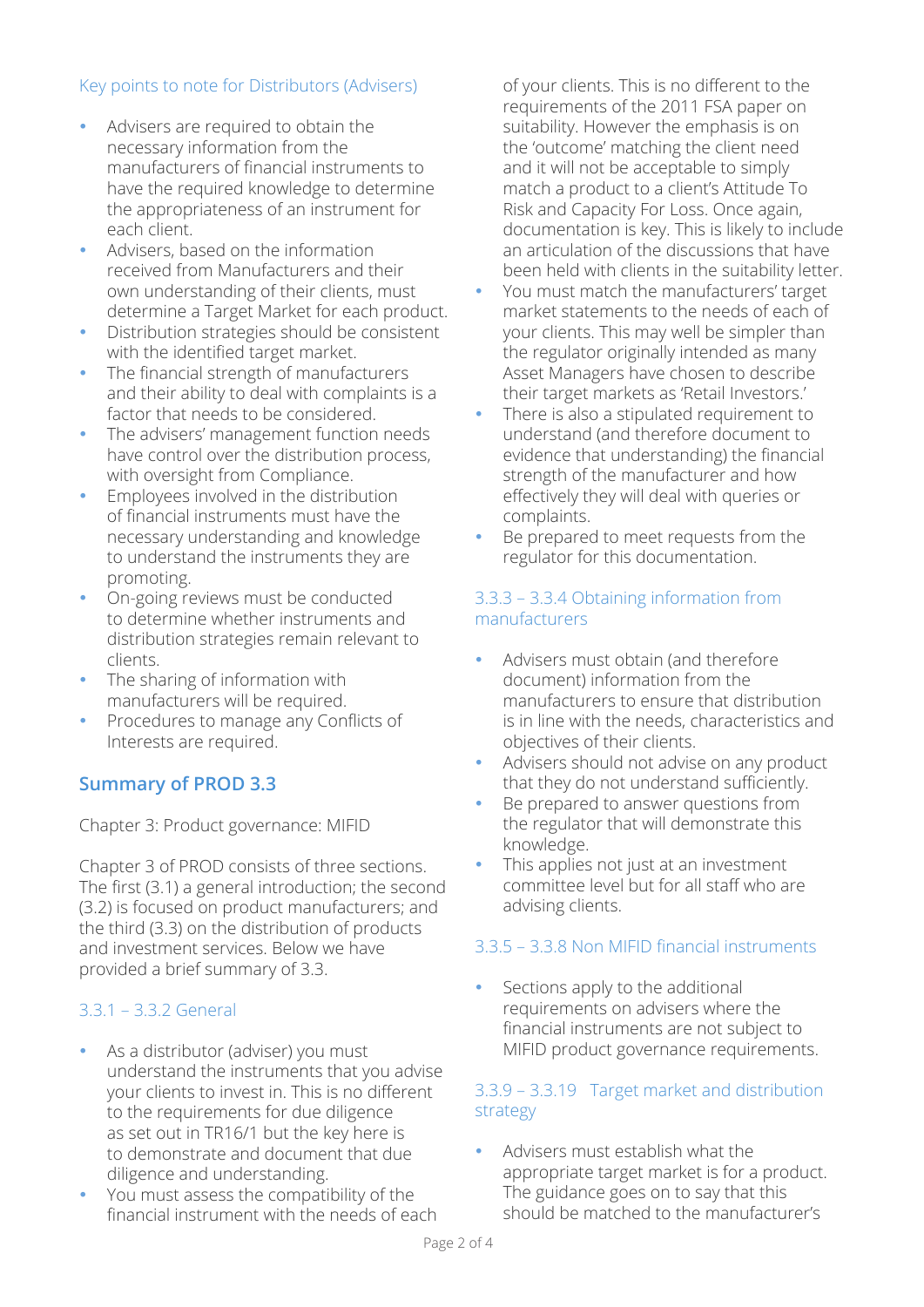target market output but stipulates (with a neat get out clause!) that it should be established 'even if this was not defined by the manufacturer.'

- This is important at an individual client level but has extra significance when part of a centralised investment proposition.
- In identifying a target market and having a clearly defined 'distribution strategy' an adviser must ensure that the fit of the end product considers the client's needs; along with the impact of charges on clients; the financial strength of the product manufacturer; and any possible interaction with a manufacturer.
- In identifying a target market for products and services advisers must also identify any sub-sets of clients for whom the product or service is not suited.
- Advisers must regularly review their product governance procedures to ensure that products and services remain compatible to their client's needs and that they take appropriate action when required.
- Advisers need to be mindful of conflicts of interest that can potentially exist within a business when recommending products and services to clients.
- Advisers need to determine how clients can be best informed to enable them to make informed decisions.
- Advisers should have examples of the negative selection and be able to demonstrate them working in practice.
- Advisers should be prepared to demonstrate a documented version of your policy – AND that it has been annually reviewed and signed off by appropriate officers.

#### 3.3.20 – 3.3.23 Oversight and training requirements

- The adviser's compliance officer must periodically review the approach followed by the firm.
- The paper talks about 'the management' body' of an adviser having effective control over the governance process. It is likely that this will be the responsibility of an 'Investment Committee.' This requires a 'Terms of Reference' outlining its responsibilities and methodology.
- Relevant staff need to be fully aware of the risks of the financial instruments that they may recommend; the risk that they

represent to clients; and the target market for the product or service.

- Ensure that your existing terms of reference are updated to demonstrate adherence to PROD's requirements.
- If you are a network member or have outsourced compliance, all of this will invariably become an area of focus for compliance visits.

# 3.3.24 – 3.3.25 Compliance reports

- Reports to the investment committee must be made on all instruments and services provided to clients.
- Reports should cover due diligence and ongoing suitability.
- Ensure that any outsourced investment arrangements are suitably covered, ideally through regular reporting to your investment committee.
- The document stipulates that all reports, if requested should be made available to competent authorities.
- This is how this will be policed document, document, document AND be ready to supply that documentation, on demand, to the regulator.

## 3.3.26 – 3.3.29 Post sale review

- On-going suitability testing at an individual client level is not a new requirement BUT
- PROD requires that there be a periodic review to ensure ongoing suitability of an instrument or service – and the re-testing of the product versus the target market on a periodic basis.
- ...and the re-testing of the distribution strategy.
- Action may be required where an instrument is no longer what it declared itself to be. For example: illiquid or highly volatile.
- Be prepared to demonstrate the documents that evidence this process. These may be the Terms of Reference and minutes of your investment committee.

# 3.3.30 – 3.3.31 Information sharing

- This is a new requirement under PROD.
- To support manufacturers PROD obligations in defining target markets, advisers are obliged to supply, on request, information